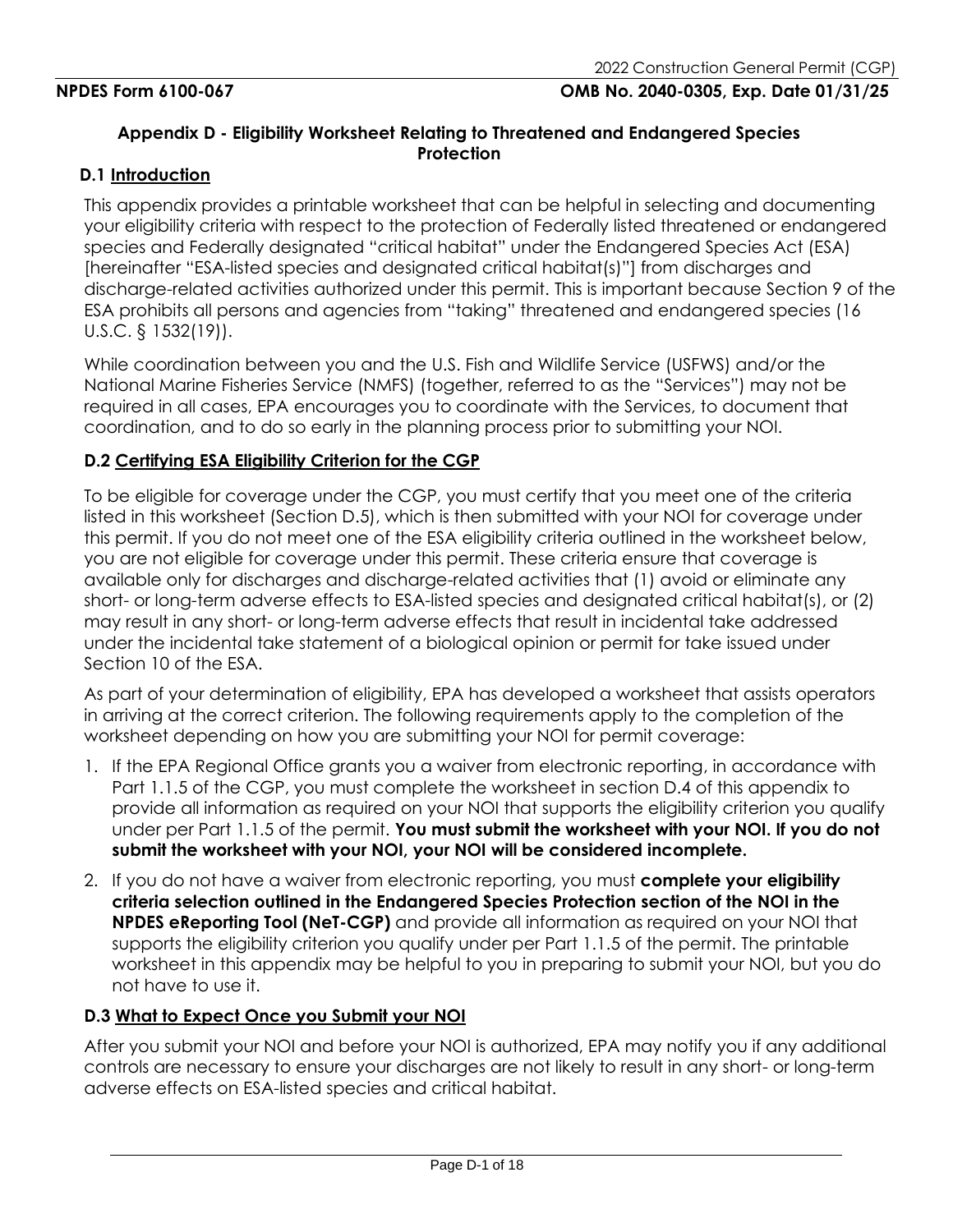The Services have the opportunity, within 14 days of submission of the NOI, to advise EPA whether either agency believes the planned discharges meet the selected eligibility criterion; whether the eligibility criterion could be met with additional conditions; or whether the eligibility criterion is not met. With respect to ESA issues, EPA recognizes the Services' expertise and will carefully consider their conclusion(s) in identifying eligibility for authorization, either with or without additional conditions. In the event EPA has placed a hold on your NOI based on NMFS or USFWS' recommendation, EPA will notify you as to whether your discharges are authorized or whether an individual permit will be required. If you do not hear from EPA within 14 days, you may assume that your discharge is authorized without further conditions.

### **D.4 Worksheet Instructions**

Follow the instructions within the worksheet below to determine which criterion you are eligible for coverage under this permit. Check only 1 criterion, answer the required questions, and include the required information**.** 

Please keep the following in mind as you complete the worksheet:

- The worksheet requires that you answer questions in a sequential order so that you can select the correct eligibility criterion. The worksheet does not go through each criterion alphabetically, but rather is organized in a way that allows you to eliminate those criteria that do not apply to your site. For instance, Step 1 of the worksheet requires you to determine whether criterion B, E, or F applies first, in that order, before proceeding to determining whether criterion A applies in Step 2.
- You must consider ESA-listed species and/or designated critical habitat(s) under the jurisdiction of both the U.S. Fish and Wildlife Service (USFWS) and National Marine Fisheries Service (NMFS) and select the criterion that best applies to your site. You must comply with any applicable terms, conditions, or other requirements developed in theprocess of meeting one of the eligibility criteria in this section to remain eligible for coverage under this permit.
- When evaluating the potential effects of your activities, you must consider effects to listed species or critical habitats within the "action area" of your construction activity, as identified by the USFWS IPaC and/or the NOAA website resources on page D-10 through D-11 of this appendix. Please Note: *NMFS' jurisdiction includes ESA-listed marine and estuarine species that spawn in inland rivers.* The definition of "action area," which is contained in Appendix A, is repeated below forconvenience.

"Action Area" – all areas to be affected directly or indirectly by the federal action and not merely theimmediate area involved in the action. See 50 CFR part 402. For the purposes of this permit and for application of the Endangered Species Act requirements, the following areas are included in the definition of action area:

- The **areas on the construction site** where stormwater discharges originate and flow toward the point of discharge into the receiving waters. This includes:
	- areas on the construction site where excavation, site development, or other ground disturbance activities occur, and
	- areas where stormwater controls will be constructed and operated, including any areas where stormwater flows to and from the stormwater controls.
- The areas **in the vicinity of the construction site** where stormwater discharges flow from the construction site to one or more points of discharge into receiving waters. (Example: Where stormwater flows into an off-site ditch, swale, or gully that leads to receiving waters.)
- **The extent of the receiving water** potentially affected by stormwater discharges from your construction site through alteration of water chemistry, turbidity, temperature, or bank structure (i.e., erosive flow), regardless of whether the construction site is adjacent to the receiving water.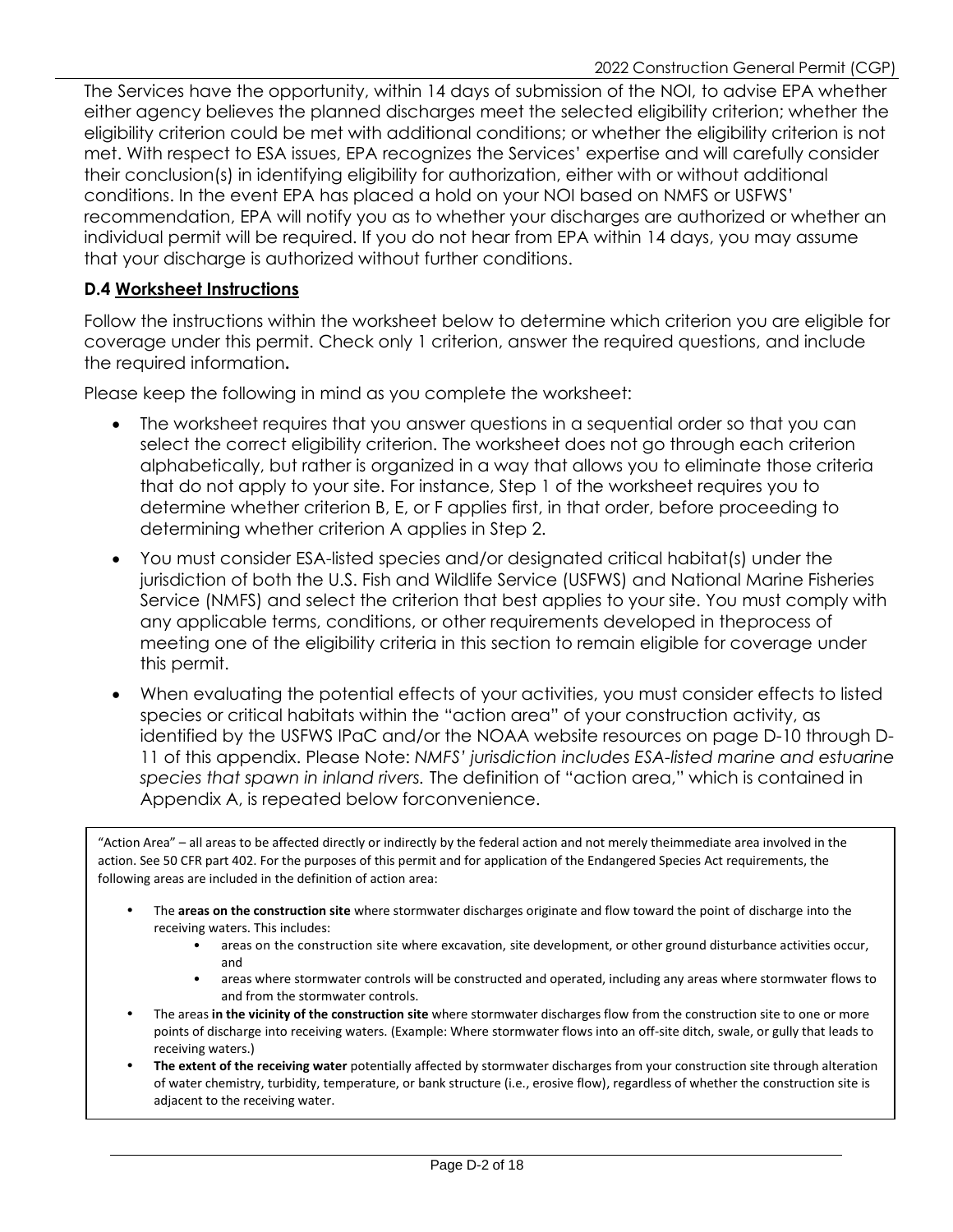#### **D.5 Worksheet**

# **Step 1 – Determine if You Meet the Eligibility Requirements of Criterion B, E, or F**

#### *Instructions*

- $\triangleright$  First determine whether you are eligible under Criterion B by reviewing the eligibility requirements below.
- $\triangleright$  If you determine that your facility does not meet Criterion B (e.g., due to difference in action area described, lack of analysis of appropriate effects, new listings or designation of critical habitat), proceed to check if you meet the requirements for Criterion E or F.

#### **Criterion B Eligibility Requirements**

**If your discharges and discharge-related activities were already addressed in another operator's valid certification of eligibility under the current 2022 CGP that included your action area** (e.g., a general contractor or developer may have completed and filed an NOI for the entire action area with the necessary ESA certifications (Criterion A, C, D, E, or F)), you may be eligible under Criterion B. In order to be eligible for coverage, you must confirm that **all** three of the following are true (**check all that apply**):

I have confirmed that the other operator's certification of eligibility accounted for my action area and that the eligibility certification was valid.

There has been no lapse of NPDES permit coverage in the other operator's certification.

 $\Box$  I will comply with all measures that formed the basis of the other operator's valid certification of eligibility.

#### *Instructions*

- ➢ **If all three of the above are true, you may check Criterion B below and answer questions B1-B5, and if applicable, B6-B7.**
- ➢ **If any of the above are not true** (for example, if there are any listed species in your action area that were not addressed in the other operator's certification, you are not eligible under Criterion B)**, you may not select Criterion B and must proceed to check if you meet the requirements for Criterion E or F.**

**B Eligibility requirements met by another operator under the 2022 CGP.** The construction site's discharges and discharge-related activities were already addressed in another operator's valid certification of eligibility for your "action area" under eligibility Criterion A, C, D, E, or F of the 2022 CGP and you have confirmed that no additional ESA-listed species and/or designated critical habitat under the jurisdiction of USFWS and/or NMFS not considered in the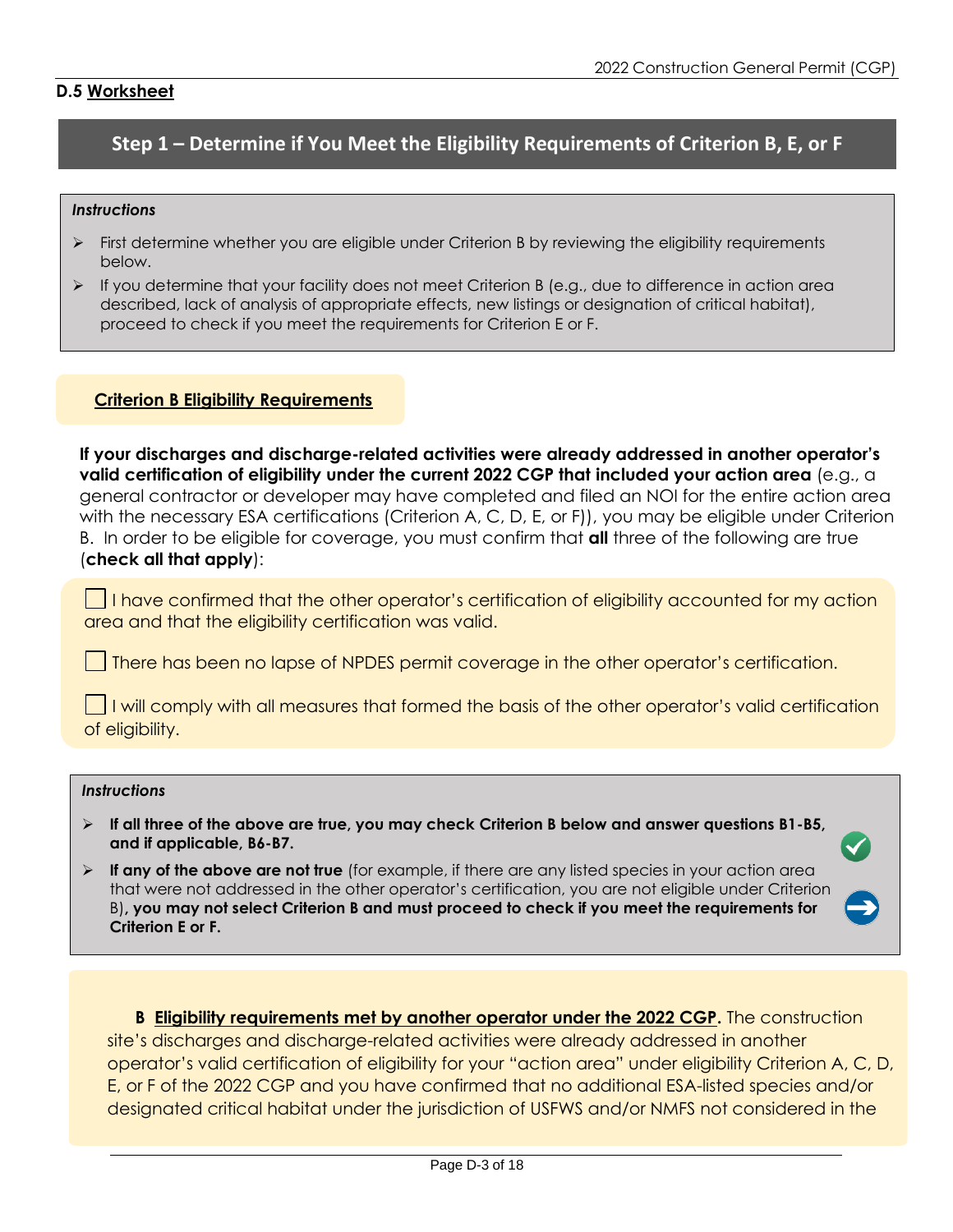that certification may be present or located in the "action area." To certify your eligibility under this criterion, there must be no lapse of NPDES permit coverage in the other CGP operator's certification. By certifying eligibility under this criterion, you agree to comply with any conditions upon which the other CGP operator's certification was based. You must include below the NPDES ID from the other 2022 CGP operator's notification of authorization under this permit and list any measures that you must comply with). If your certification is based on another 2022 CGP operator's certification under Criterion C, you must provide EPA with the relevant supporting information required of existing dischargers in Criterion C.

**B1.** Provide the NPDES ID from the other CGP operator's NOI authorized under this permit:

**B2.** Identify the eligibility criterion of the other CGP operator's NOI? (check only one)

 $\Box A \Box C \Box D \Box E \Box F$ 

- **B3.** Provide the authorization date of the other CGP operator's NOI (MM/DD/YYYY):
	- $\frac{\frac{1}{2}-\frac{1}{2}}{\frac{1}{2}-\frac{1}{2}} = \frac{1}{2}$

 $\bot$   $\bot$   $\bot$   $\bot$   $\bot$   $\bot$   $\bot$   $\bot$ 

By certifying eligibility under Criterion B, you must comply with any terms and conditions imposed under the eligibility requirements of the criterion for which the other operator has established eligibility (either Criterion A, C, D, E, or F) to ensure that your discharges and discharge-related activities are protective of listed species and/or critical habitat. *Note: If you are unable to meet these eligibility requirements, then you may either establish eligibility under one of the other criteria, or you may consider applying to EPA for an individual permit.*

**B4.** List any measures that formed the basis of the other operator's valid certification of eligibility that you will comply with (or enter "N/A" if none exist):

**B5.** Check to confirm you have provided documentation in your SWPPP supporting your eligibility under Criterion B, including any of the terms and conditions, as well as the other operator's basis for establishing eligibility. Yes

**If your certification is based on another operator's certification under Criterion C, you must provide the following:**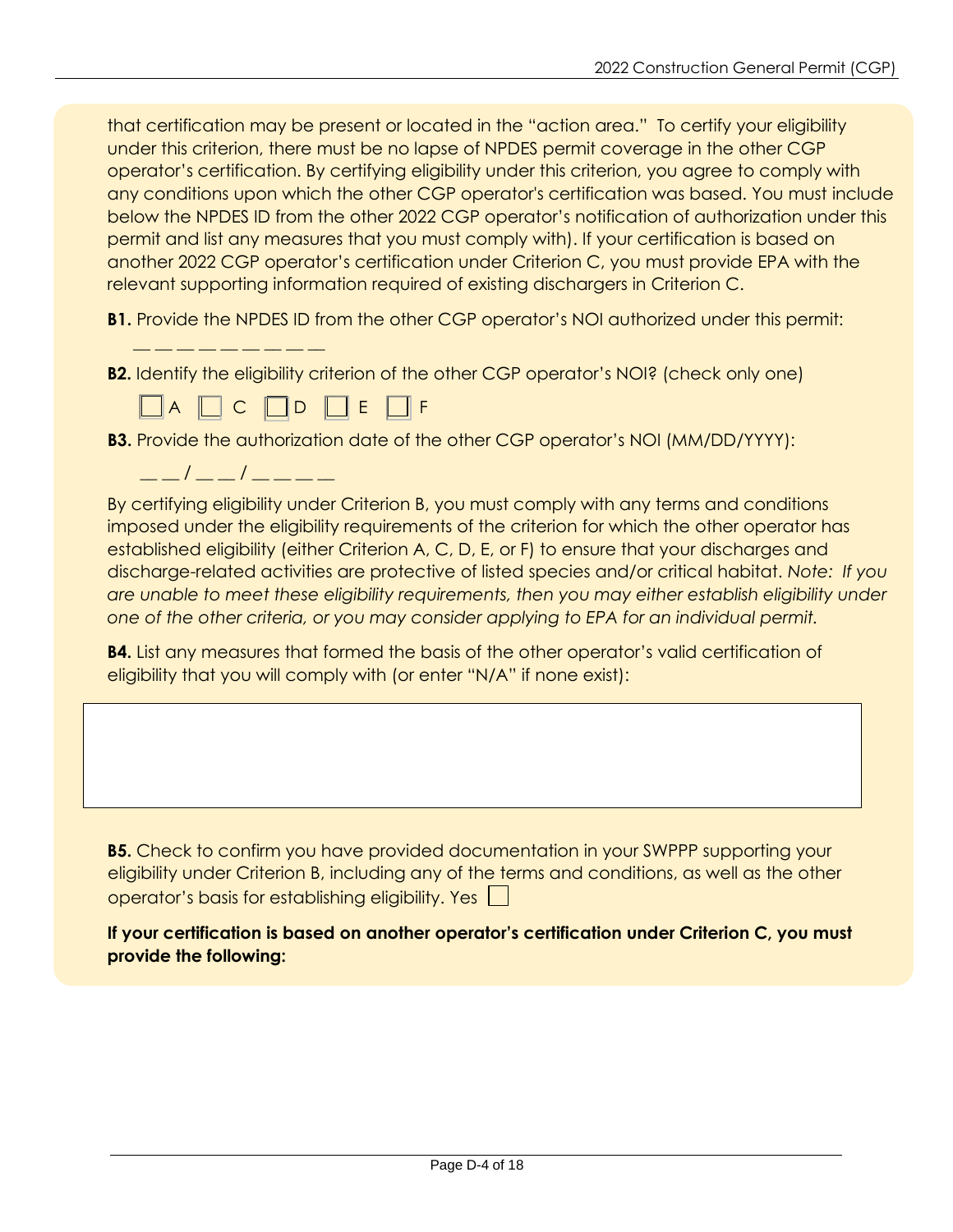**B6.** What Federally listed species and/or designated habitat are located in your "action area"? (attached separate sheet if necessary)

**B7.** What is the distance between your site and the listed species or designated critical habitat (in miles)  $?$ 

#### *Instructions*

- ➢ **If you selected Criterion B above and answered questions B1-B5, and if applicable, B6-B7, you are done with this worksheet. If you are** *not* **filing electronically, you must submit this worksheet with your NOI.**
- $\triangleright$  If you are not eligible under Criterion B, proceed to check if you meet the requirements for Criterion E or F.

#### **Criterion E Eligibility Requirements**

If consultation under ESA section 7 has concluded, you may be eligible for coverage under Criterion E. In order to be eligible for coverage under Criterion E, **you must confirm that both of the following are true (check all that apply)**:

 $\Box$  A consultation between a Federal agency and USFWS and/or the NMFS under section 7 of the ESA has concluded**.** Consultations can be either formal or informal, and would have occurred only as a result of a separate Federal action (e.g., during application for an individual wastewater discharge permit or the issuance of a wetlands dredge and fill permit), and the consultation must have addressed the effects of your construction activity's discharges and discharge-related activities on all ESA-listed threatened or endangered species and all designated critical habitat under the jurisdiction of each Service, as appropriate, in your action area. The result of this consultation must be either:

i. A biological opinion currently in effect that determined that the action in question (taking into account the effects of your facility's discharges and discharge-related activities) is likely to adversely affect, but is not likely to jeopardize the continued existence of listed species or result in the destruction or adverse modification of critical habitat. The biological opinion must have included the effects of your facility's discharges<sup>1</sup> and discharge-related activities on all the listed species and designated

<sup>&</sup>lt;sup>1</sup> Effects of discharge include, but are not limited to, the analysis of the hydrological, chemical, and biological effects of the discharge on listed species, their prey, and their habitat, as well as critical habitat, where designated. For example, the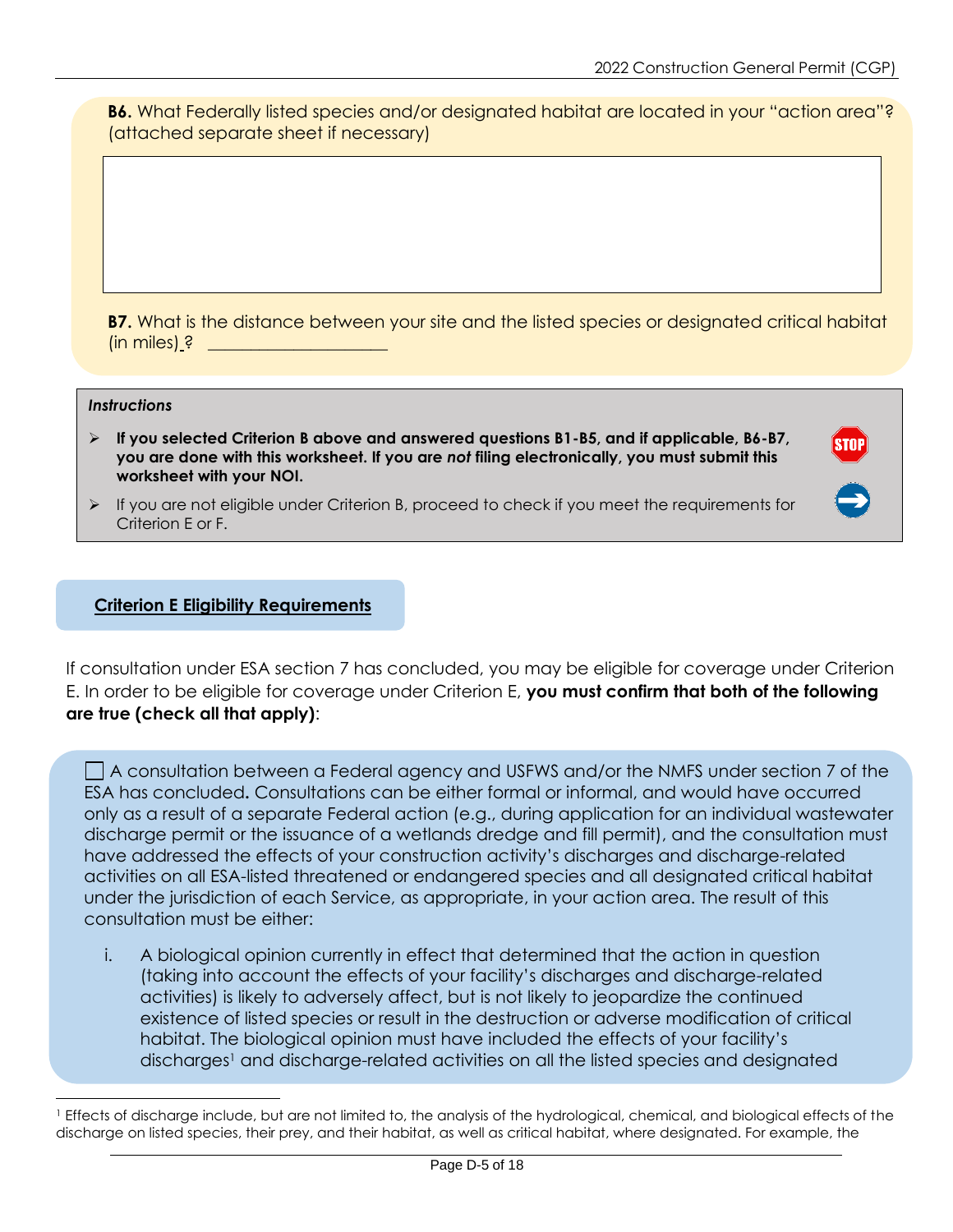critical habitat in your action area under the jurisdiction of each Service, as appropriate. To be eligible under (i), any reasonable and prudent measures specified in the incidental take statement must be implemented;

ii. Written concurrence (e.g., letter of concurrence) from the applicable Service(s) with a determination that your facility's discharges and discharge-related activities are not likely to adversely affect ESA-listed species and/or designated critical habitat. The concurrence letter must have included the effects of your facility's discharges and discharge-related activities on all the ESA-listed species and/or designated critical habitat on your species list(s) acquired from USFWS and/or NMFS as part of this worksheet.

The consultation does not warrant reinitiation under 50 CFR  $\S$ 402.16; or, if reinitiation of consultation is required (e.g., due to a new species listing, critical habitat designation, or new information), the Federal action agency has reinitiated the consultation and the result of the consultation is consistent with the statements above. Include any reinitiation documentation from the Services or consulting Federal agency with your NOI.

#### *Instructions*

➢ **If both of the above are true, you may check Criterion E below and answer questions E1-E6.**



- For more information on section 7 consultation, see 50 CFR part 402. If you receive a "jeopardy opinion," you may continue to work with USFWS and/or NMFS and your permitting authority to modify your project so that it will not jeopardize listed species or designated critical habitat.
- Note that most consultations are accomplished through informal consultation. When conducting informal ESA section 7 consultation as a non-Federal representative, you must follow the procedures found in 50 CFR Part 402 of the ESA regulations. You must notify the Services of your intention and agreement to conduct consultation as a non-Federal representative.
- Consultation may also occur in the context of another Federal action at the construction site (e.g., where ESA section 7 consultation was performed for issuance of a wetlands dredge and fill permit for the project or where a NEPA review is performed for the project that incorporates a section 7 consultation).
- Any terms and conditions developed through consultations to protect listed species and critical habitat must be incorporated into the SWPPP. As noted above, a Federal operator may, if they wish, initiate consultation with the Services at Step Four. Non-Federal operators may seek technical assistance from the Services at Step 5.
- Whether ESA section 7 consultation must be performed with either USFWS, NMFS, or both Services depends on the listed species that may be affected by the operator's stormwater discharges. In general, NMFS has jurisdiction over marine, estuarine, and anadromous species. Operators should also be aware that while formal section 7 consultation provides protection from incidental takings liability, informal consultation does not.

➢ **If not, proceed to check if you meet the requirements for Criterion F.**



effects analysis would have evaluated whether the various pollutants in the discharge (e.g., TSS, metals) would adversely affect listed species through exposure to the pollutants, or to their prey or habitat. Effects that look only at short-term effects unrelated to the stormwater discharge effects to listed species are not sufficient for these purposes.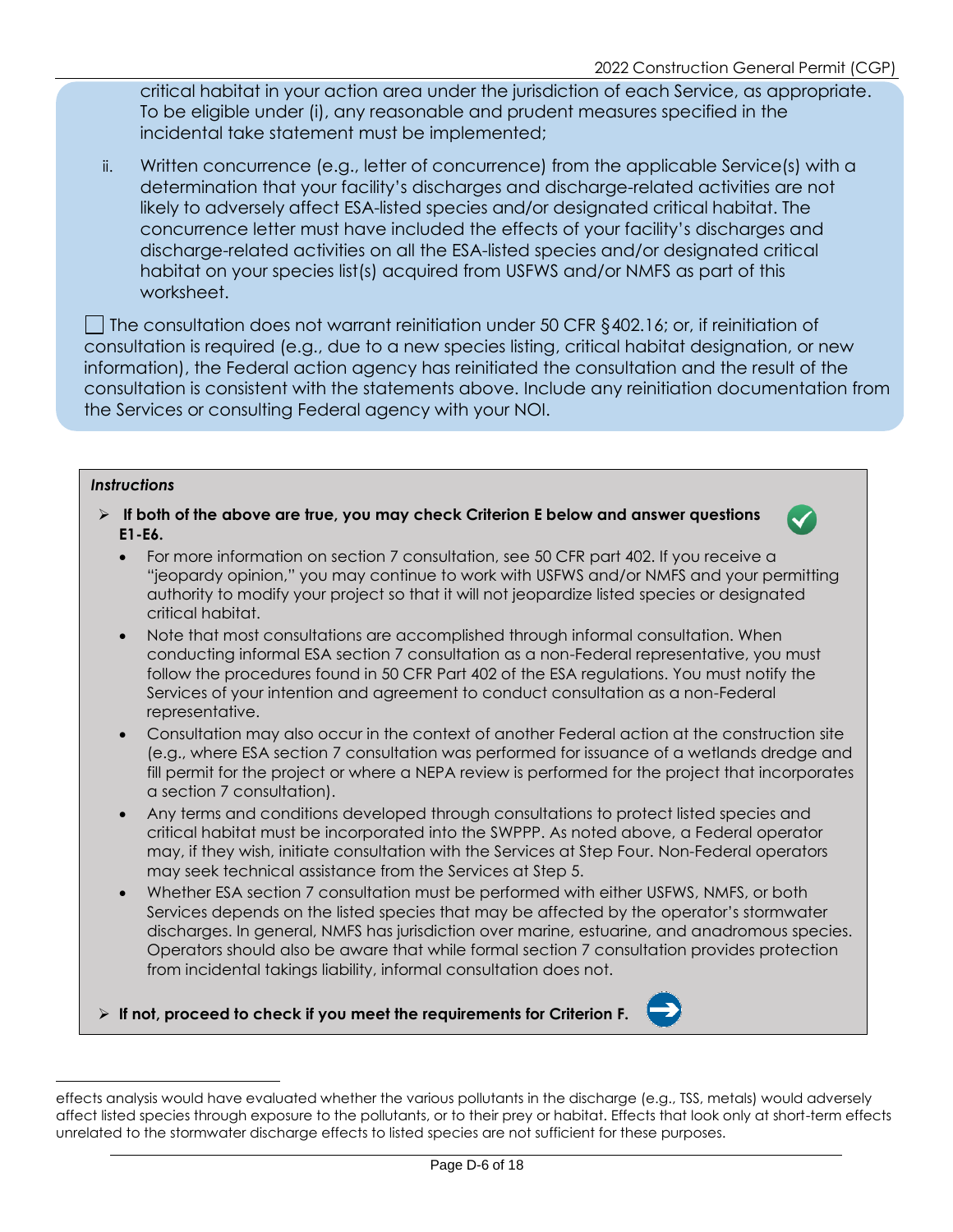**E ESA Section 7 consultation has successfully concluded.** Consultation between a Federal Agency and the USFWS and/or NMFS under section 7 of the ESA has concluded. The consultation must have addressed the effects of the construction site's discharges and discharge-related activities on ESA-listed species and/or designated critical habitat under the jurisdiction of USFWS and/or NMFS. To certify eligibility under this criterion, **Indicate the result of the consultation**:

Biological opinion and/or conference opinion and incidental take statement currently in effect currently in effect from USFWS and/or NMFS that concludes that the action in question (taking into account the effects of your site's discharges and discharge-related activities) is not likely to jeopardize the continued existence of ESA-listed species, nor the destruction or adverse modification of critical habitat;

### **Or**

 $\Box$  Written concurrence from USFWS and/or NMFS with a finding that the site's discharges and discharge-related activities are not likely to adversely affect ESA-listed species and/or designated critical habitat.

**E1.** Identify the federal action agency or agencies involved:

**E2.** Identify the Service(s) field or regional offices providing the consultation:

**E3.** Identify any tracking numbers associated with the consultation (e.g., IPaC number, ECO number):

**E4.** What is the date the consultation was completed?  $(MM/DD/YYYY)$  \_\_ / \_

- **E5.** Check to confirm that correspondence with USFWS and/or NMFS documenting the Biological Opinion, conference opinion (IPaC or ECO tracking number) or concurrence is attached. Yes
- **E6.** Check to confirm you have provided documentation in your SWPPP supporting your eligibility under Criterion E, including copies of the correspondence between yourself and the Services. Yes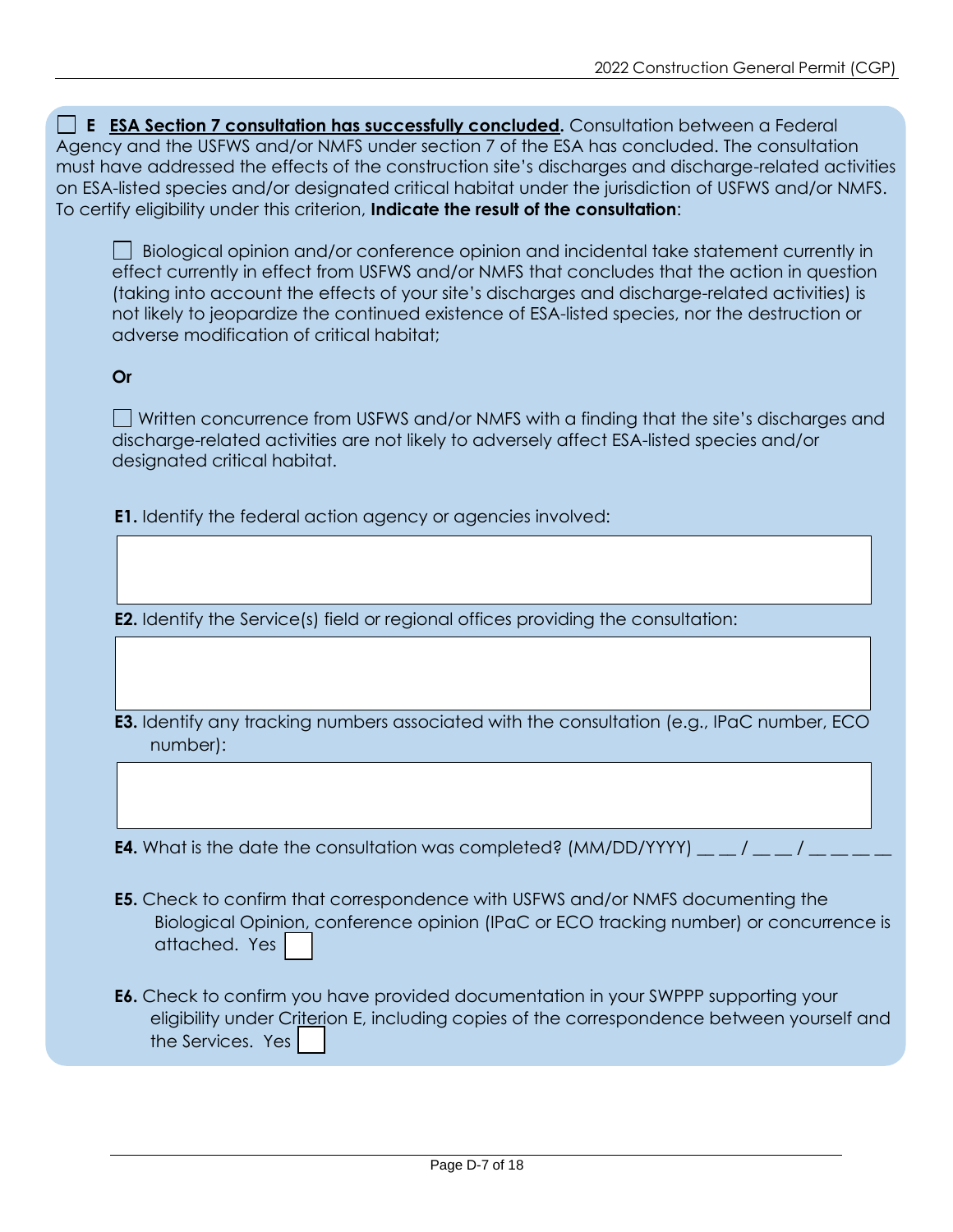**STOP** 

#### *Instructions*

- ➢ **If you selected Criterion E above and answered questions E1-E6, you are done with this worksheet. If you are not filing electronically, you must submit this worksheet with your NOI.**
- ➢ If you are not eligible under Criterion E, proceed to check if you meet the requirements for Criterion F.

### **Criterion F Eligibility Requirements**

If your construction activities are the subject of a permit under ESA section 10, and this authorization addresses the effects of your site's discharges and discharge-related activities on ESA-listed species and designated critical habitat in your action area, you may be eligible for coverage under Criterion F. In order to be eligible or coverage under Criterion F, **you must confirm that the following is true:**

 $\Box$  A permit or permits issued under section 10 of the ESA specifically address the effects of your facility's discharges and discharge-related activities (if applicable) on all federally-listed species and designated critical habitat in your action area.

Note: You must follow USFWS and/or NMFS procedures when applying for an ESA section 10 permit (see 50 CFR §17.22(b)(1) for USFWS and §222.22 for NMFS). Application instructions for section 10 permits can be obtained from http://www.fws.gov and http://www.nmfs.noaa.gov or by contacting the appropriate Service office.

|                       | <b>Instructions</b><br>If the above is true, you may check Criterion F below and answer questions F1-F6.<br>$\blacktriangleright$                                                                                                                                                             |  |
|-----------------------|-----------------------------------------------------------------------------------------------------------------------------------------------------------------------------------------------------------------------------------------------------------------------------------------------|--|
|                       |                                                                                                                                                                                                                                                                                               |  |
| $\blacktriangleright$ | If you are not eligible under criterion F, proceed to Step 2. $\leftarrow$                                                                                                                                                                                                                    |  |
|                       |                                                                                                                                                                                                                                                                                               |  |
|                       | $\Box$ <b>F</b> Issuance of section 10 permit. Potential take is authorized through the issuance of a<br>permit under section 10 of the ESA by the USFWS and/or NMFS, and this authorization<br>addresses the effects of the site's discharges and discharge related activities on ESA listed |  |

is of the site's discharges and discharge-related activities  $\,$ species and designated critical habitat. You must include copies of the correspondence between yourself and the participating agencies in your SWPPP and your NOI.

**F1.** Which Service provided the section 10 permit? (check all that apply)

USFWS  $\Box$  NMFS  $\Box$ 

**F2.** Identify the field or regional offices providing the permit(s):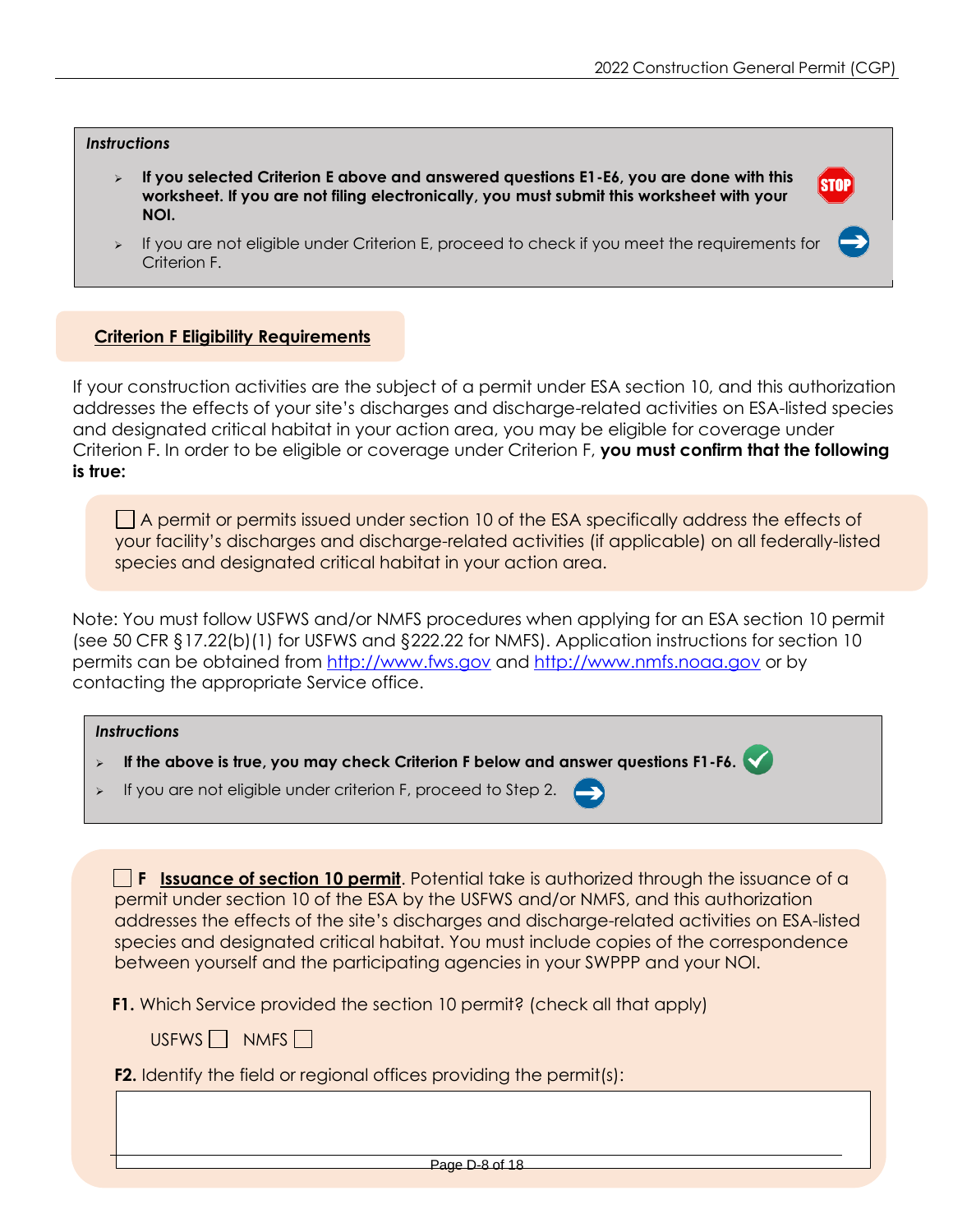**F3.** Identify any tracking numbers associated with the consultation (e.g., IPaC number, ECO number):

**F4.** What is the date the permit(s) was granted?  $(MM/DD/YYY)$  \_\_  $/$  \_ \_  $/$  \_ \_ \_  $(2<sup>nd</sup>$  permit date, if applicable:  $\underline{\hspace{1cm}}$   $\hspace{1cm}$   $\hspace{1cm}$   $\hspace{1cm}$   $\hspace{1cm}$   $\hspace{1cm}$   $\hspace{1cm}$   $\hspace{1cm}$   $\hspace{1cm}$   $\hspace{1cm}$ 

**F5.** Check to confirm that correspondence with USFWS and/or NMFS and a copy of the section 10 permit or relevant tracking number(s) (IPaC and/or ECO number) is attached. Yes  $\Box$ 

**F6.** Check to confirm you have provided documentation in your SWPPP supporting your eligibility under Criterion F, including a copy of the section 10 permit and copies of the correspondence between yourself and the Services. Yes  $\Box$ 

#### *Instructions*

- ➢ **If you selected Criterion F above and answered questions F1-F6, you are done with this STOP worksheet. If you are not filing electronically, you must submit this worksheet with your NOI.**
- ➢ If you are not eligible under Criterion F, proceed to Step 2.

# **Step 2 – Determine if Listed Threatened or Endangered Species or their Designated Critical Habitat(s) are Likely to Occur in your Site's Action Area**

#### *Instructions*

➢ **First, determine the extent of your action area.** You must determine whether species listed as either threatened or endangered, or their critical habitat(s) are located in your site's action area (i.e., all areas to be affected directly or indirectly by the Federal action and not merely the immediate area involved in the action, including areas beyond the footprint of the site that are likely to be affected by stormwater discharges, discharge-related activities, and authorized non-stormwater discharges).

You must consider the following in determining the action area for your site, and **confirm that all the following are true**:

 $\Box$  In determining my "action area", I have considered that discharges of pollutants from the project site can expand the action area well beyond the footprint of my site and the discharge point(s). I have taken into account the controls I will be implementing to minimize pollutants and the receiving waterbody characteristics (e.g., perennial, intermittent, ephemeral) in determining the extent of physical, chemical, and/or biotic effects of the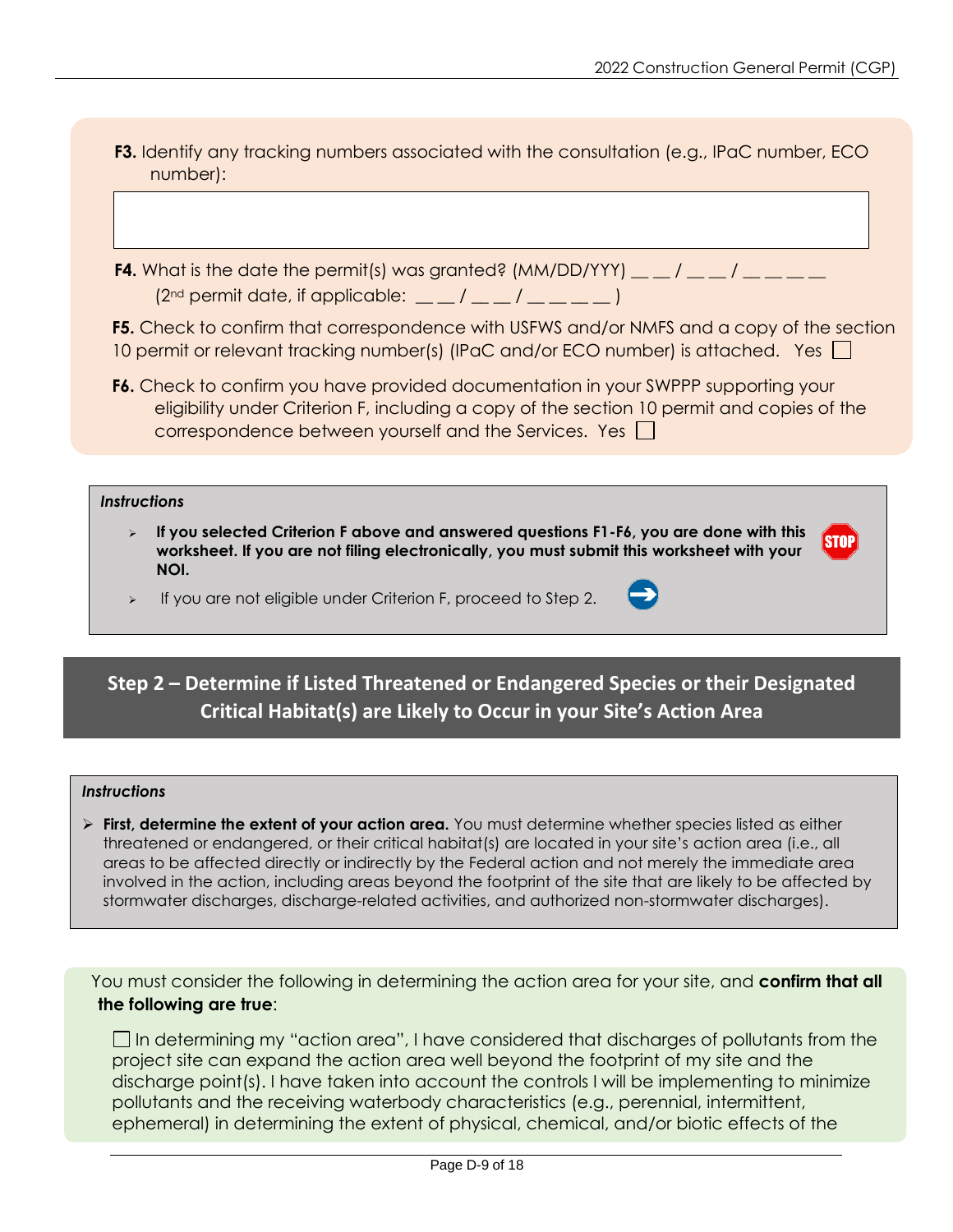discharges. I confirm that all receiving waterbodies that could receive pollutants from my site are included in my action area.

In determining my "action area", I have considered that discharge-related activities must also be accounted for in determining my action area. I understand that discharge-related activities are any activities that cause, contribute to, or result in stormwater and authorized non-stormwater point source discharges, and measures such as the siting, construction, timing,<sup>2</sup> and operation of stormwater controls to control, reduce, or prevent pollutants from being discharged. I understand that any new or modified stormwater controls that will have noise or other similar effects, and any disturbances associated with construction of controls, are part of my action area.

If you have any questions about determining the extent of your action area, you may contact EPA or the Services for assistance. https://www.epa.gov/npdes/contact-usstormwater#regional

#### *Instructions*

- ➢ **Next, you must identify, to the best of your ability, any species listed as either threatened or endangered, or their critical habitat(s), that are located in your site's action area (see definitions of these terms in Appendix A).** You must follow the instructions on the https://www.epa.gov/npdes/construction-general-permit-threatened-and-endangered-species to obtain lists of any ESA-protected species and/or critical habitat that are expected to exist in your county, township, or the receiving water for your discharge.
- $\triangleright$  If ESA-protected resources occur within your action area, keep a copy of the species and critical habitat list(s) from the Service(s) with your SWPPP and use the list(s) to complete your NOI. For USFWS species, attach to this worksheet the full printout from your IPaC query/Official Species List. You can include the map from your IPaC query. For NMFS species, attach to this worksheet the full printout of the report from your query of the mapping resource you used (either the National or Greater Atlantic Region Mapper). The printed report from NMFS mappers will include a map of your query.

<sup>2</sup> Timing considerations could be related to, for example, a time of the year where a migratory bird species is present in the action area and the operator might want to consider that in terms of their construction sequencing; there are other times of the year where this consideration might not be relevant.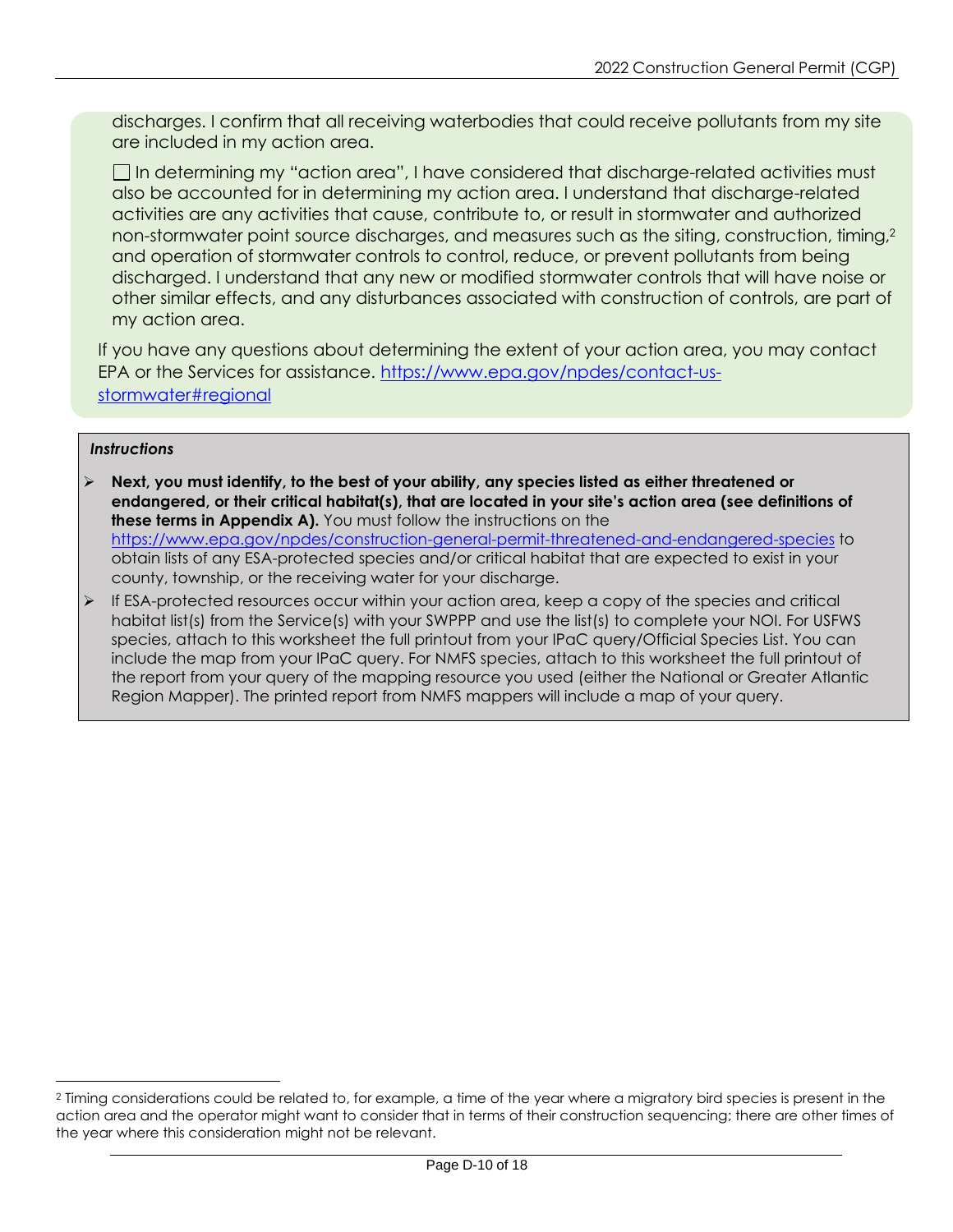#### *Instructions*

➢ **After completing Step 2 above, if there are no listed species and no critical habitat areas in your action area,** you may be eligible for criterion A.

#### **Criterion A Eligibility Requirements**

In order to be eligible for coverage under criterion A, you must confirm that all the following are true (**check all that apply**):

I confirm that I have used the species location resources of **BOTH** NMFS and USFWS to identify any ESA-listed species within my action area.

 $\Box$  I have confirmed there to be no ESA-listed species and no critical habitat in my action area.

#### *Instructions*

- ➢ **If all of the above are true, you may check criterion A below and answer questions A1-A5.**
- ➢ **If any of the above is not true, you may not select criterion A and must proceed to Step 3** to determine if you can become eligible under criterion C.

Note: For existing dischargers that have previously obtained coverage under criterion A, you must verify whether ESA-protected species and/or critical habitat are expected to exist in your action area, as described above. Please note that if you now find that your action area overlaps with ESA-protected species or critical habitat, you must proceed to Step 3.

**A No ESA-listed species and/or designated critical habitat present in action area**. You certify that ESA-listed species and designated critical habitat(s) under the jurisdiction of the USFWS or NMFS are not likely to occur in your site's "action area" as defined in Appendix A of this permit.*. Please Note: NMFS' jurisdiction includes ESA-listed marine and estuarine species that spawn in inland rivers.*

#### **A1.** USFWS information sources used (reliance on State resources is not acceptable):

Note: If your Official Species List from USFWS indicated no species or critical habitat were present in your action area, include the full consultation tracking code at the top of your Official Species List in your NOI in the basis statement for Criterion A. If an Official Species List was not available on IPaC, list the contact date and name of the Service staff with whom you corresponded to verify no USFWS species or critical habitat were present in your action area.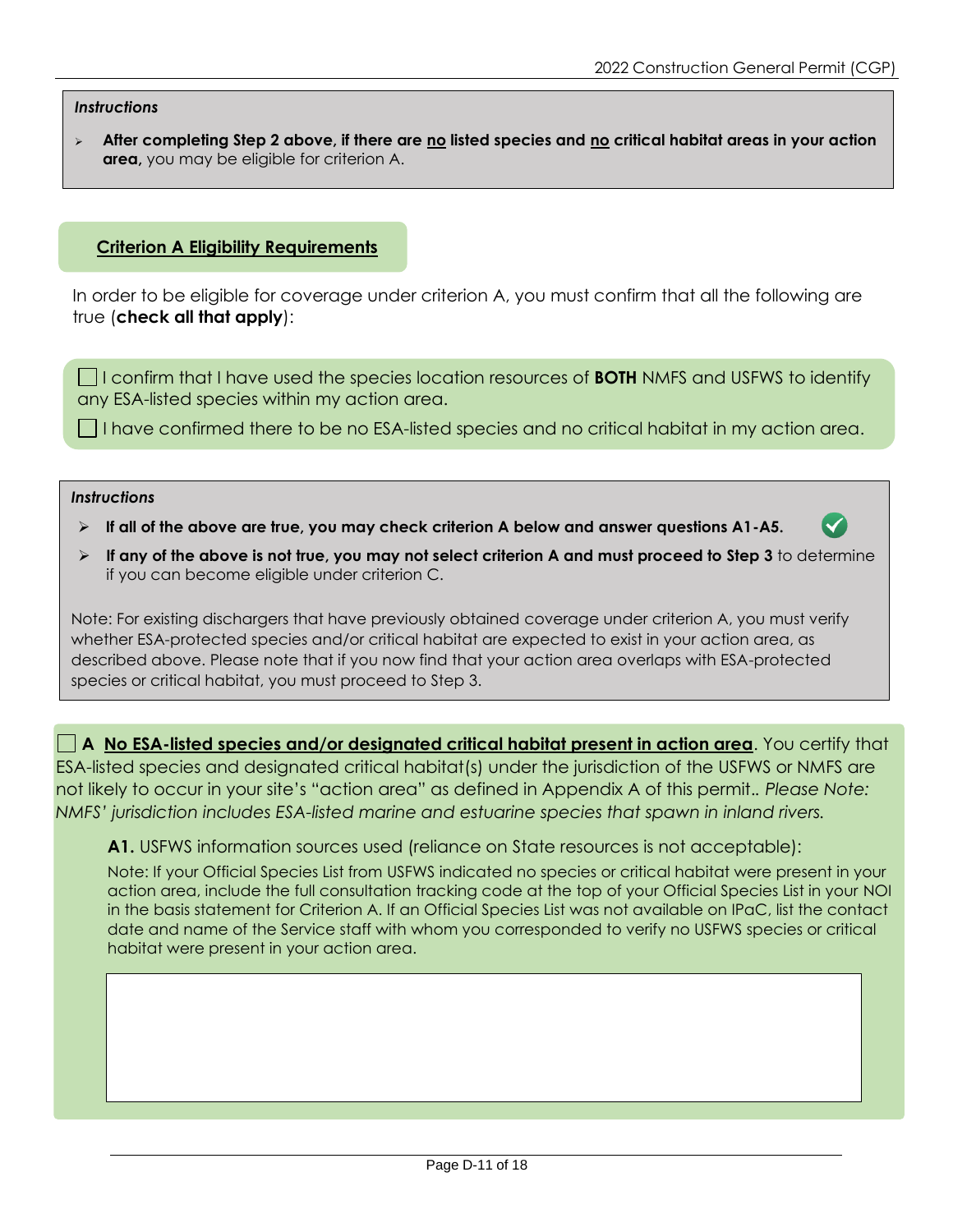**STOP** 

**A2.** NMFS information sources used (reliance on State resources is not acceptable):

**A3.** I confirm that aerial image(s) of the site is attached. Yes  $\Box$ 

**A4.** I confirm that a printout of the species' list(s) showing no ESA-listed species or critical habitat in my action area is attached. Yes

**A5.** Check to confirm you have provided documentation in your SWPPP supporting your eligibility under Criterion A. For USFWS species, include the full printout from your IPaC query/Official Species List. You can include the map from your IPaC query. For NMFS species, include the full printout from the appropriate NMFS website resources on page X with the correct Region selected. Yes  $\Box$ 

#### *Instructions*

- ➢ **If you selected Criterion A above and answered questions A1-A5, you are done with this worksheet. If you are not filing electronically, you must submit this worksheet with your NOI.**
- ➢ **If listed species and/or critical habitat may exist in your action area, you must do one or more of the following**:
	- **Conduct visual inspections.** This method may be particularly suitable for construction sites that are smaller in size or located in non-natural settings such as highly urbanized areas or industrial parks where there is little or no natural habitat, or for construction activities that discharge directly into municipal stormwater collection systems.
	- **Conduct a formal biological survey**. In some cases, particularly for larger construction sites with extensive stormwater discharges, biological surveys may be an appropriate way to assess whether species are located in the action area and whether there are likely to be short- or long-term adverse effects to such species. Biological surveys are frequently performed by environmental consulting firms.
	- **If required, conduct an environmental assessment under the National Environmental Policy Act (NEPA).** Some construction activities might require review under NEPA for specific reasons, such as Federal funding or other Federal involvement in the project. Note: Coverage under the CGP does not trigger such a review for individual projects/sites. EPA has complied with NEPA in the issuance of the CGP.

**and**

• **Follow the instructions in Steps 3 – 5 below, as applicable.** Note that many but not all measures imposed to protect listed species under these steps will also protect critical habitat. Thus, meeting the eligibility requirements of this CGP may require measures to protect critical habitat that are separate from those to protect listed species.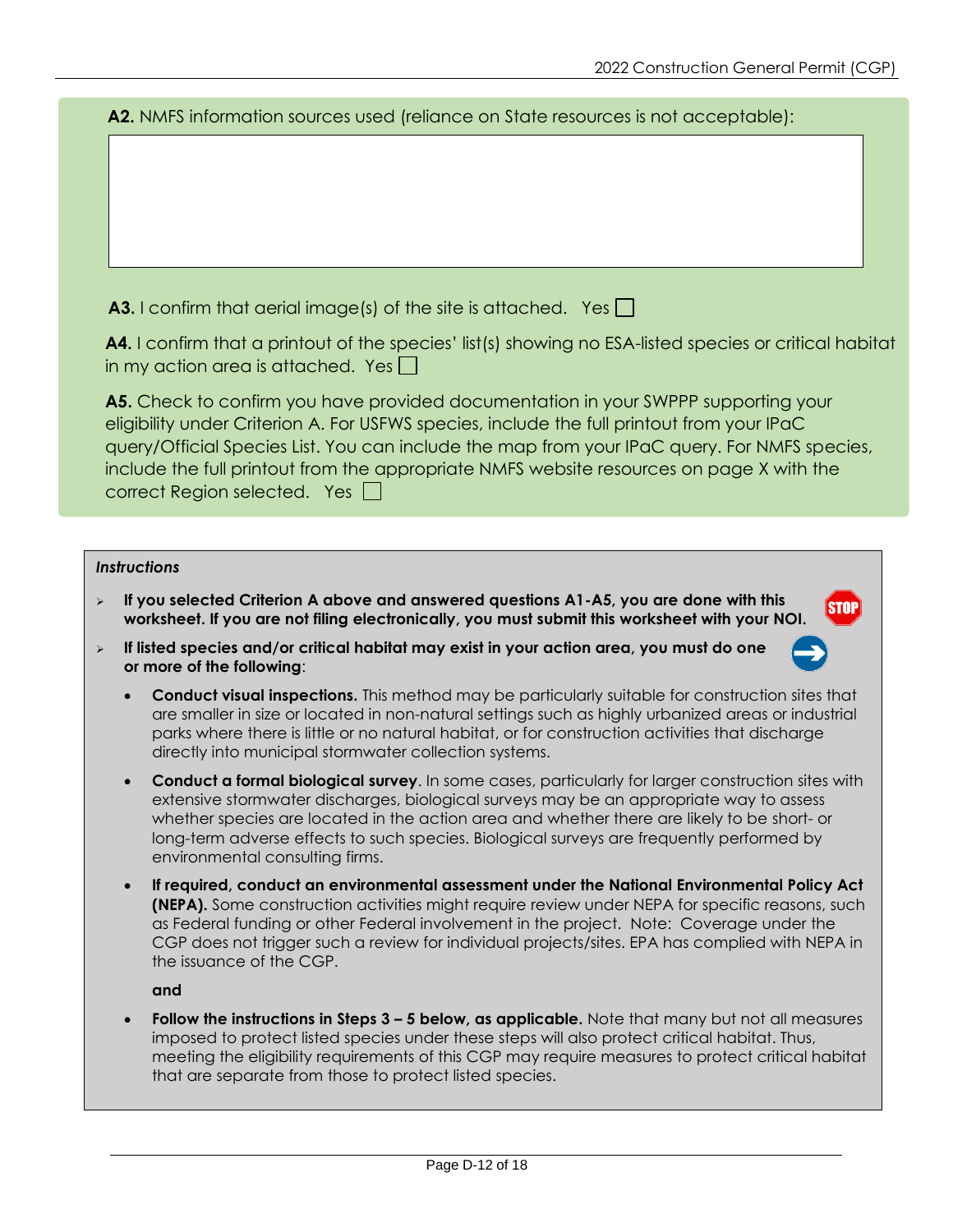**Step 3 – Assess if the Construction Activity's Discharges or Discharge-Related Activities Are Likely to Result in Short- or Long-Term Adverse Effects to Listed Threatened or Endangered Species or Designated Critical Habitat**

#### *Instructions*

 $\triangleright$  If in Step 2 you identified that listed species and/or designated critical habitat could exist in your action area**, you must next assess whether your discharges or discharge-related activities are likely to result in short- or long-term adverse effects to ESA-listed threatened or endangered species or designated critical habitat**.

Potential short- or long-term adverse effects from discharges and discharge-related activities include:

- **Hydrological**. Stormwater discharges may cause siltation, sedimentation, or induce other changes in receiving waters such as temperature, salinity, or pH. These effects will vary with the amount of stormwater discharged and the volume and condition of the receiving water. Where a stormwater discharge constitutes a minute portion of the total volume of the receiving water, adverse hydrological effects are less likely. Construction activity itself may also alter drainage patterns on a site where construction occurs that can impact listed species or critical habitat.
- **Habitat**. Excavation, site development, grading, and other surface disturbance activities from construction activities, including the installation or placement of stormwater controls, may result in adverse effects to listed species or their habitat. Stormwater may drain or inundate listed species habitat.
- **Toxicity**. In some cases, pollutants in construction stormwater may have toxic effects on listed species. For example: Stormwater discharges from construction on or adjacent to agricultural property may contain pesticides. Stormwater discharges from projects involving pavement and roofing could include tar and asphalt.

The scope of effects to consider will vary with each site. If you are having difficulty determining whether your project is likely to result in short- or long-term adverse effects to listed species or critical habitat, or one of the Services has already raised concerns to you, you should contact the appropriate Services office for assistance.

#### *Instructions*

- ➢ **If any short- or long-term adverse effects to listed threatened or endangered species or their critical habitat are not likely, then you may check Criterion C below and answer questions C1-C8.**
- ➢ **If any short- or long-term adverse effects to listed threatened or endangered species or their critical habitat are likely, you must follow Step 4 below.** You may still be eligible for Criterion C if you are able to install and implement appropriate measures to avoid the likelihood of adverse effects.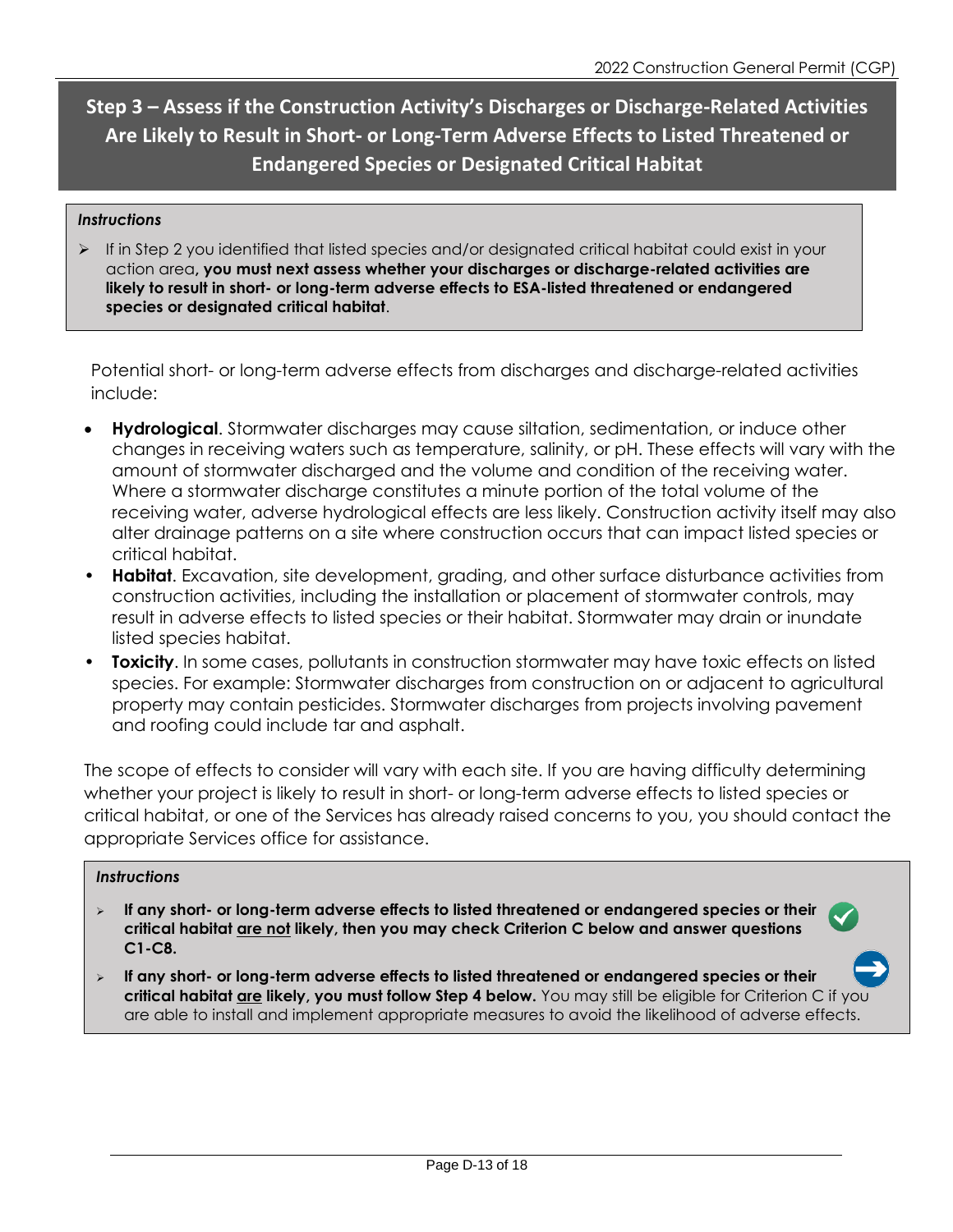### **Criterion C Eligibility Requirements**

**C Discharges not likely to result in any short- or long-term adverse effects to ESA-listed species and/or designated critical habitat**. ESA-listed species and/or designated critical habitat(s) under the jurisdiction of the USFWS and/or NMFS are likely to occur in or near your site's "action area," and you certify to EPA that your site's discharges and discharge-related activities are not likely to result in any short- or long-term adverse effects to ESA-listed threatened or endangered species and/or designated critical habitat. This certification may include consideration of any stormwater controls and/or management practices you will adopt to ensure that your discharges and discharge-related activities are not likely to result in any short- or long-term adverse effects to ESA-listed species and/or designated critical habitat. To certify your eligibility under this criterion, you must indicate below1) the ESA-listed species and/or designated habitat located in your "action area" using the process outlined in this Appendix; 2) the distance between the site and the listed species and/or designated critical habitat in the action area (in miles); and 3) a rationale describing specifically how short- or long-term adverse effects to ESA-listed species will be avoided from the discharges and discharge-related activities. You must also include a copy of your site map from your SWPPP showing the upland and in-water extent of your "action area" with your NOI.

**C1.** I confirm that both ESA-listed species and designated critical habitat under the jurisdiction of the USFWS and/or NMFS were considered in my evaluation. Yes  $\Box$ 

**C2.** Provide the USFWS information resources and expertise used to arrive at this criterion selection:

**C3.** Provide the NMFS information resources and expertise used to arrive at this criterion selection: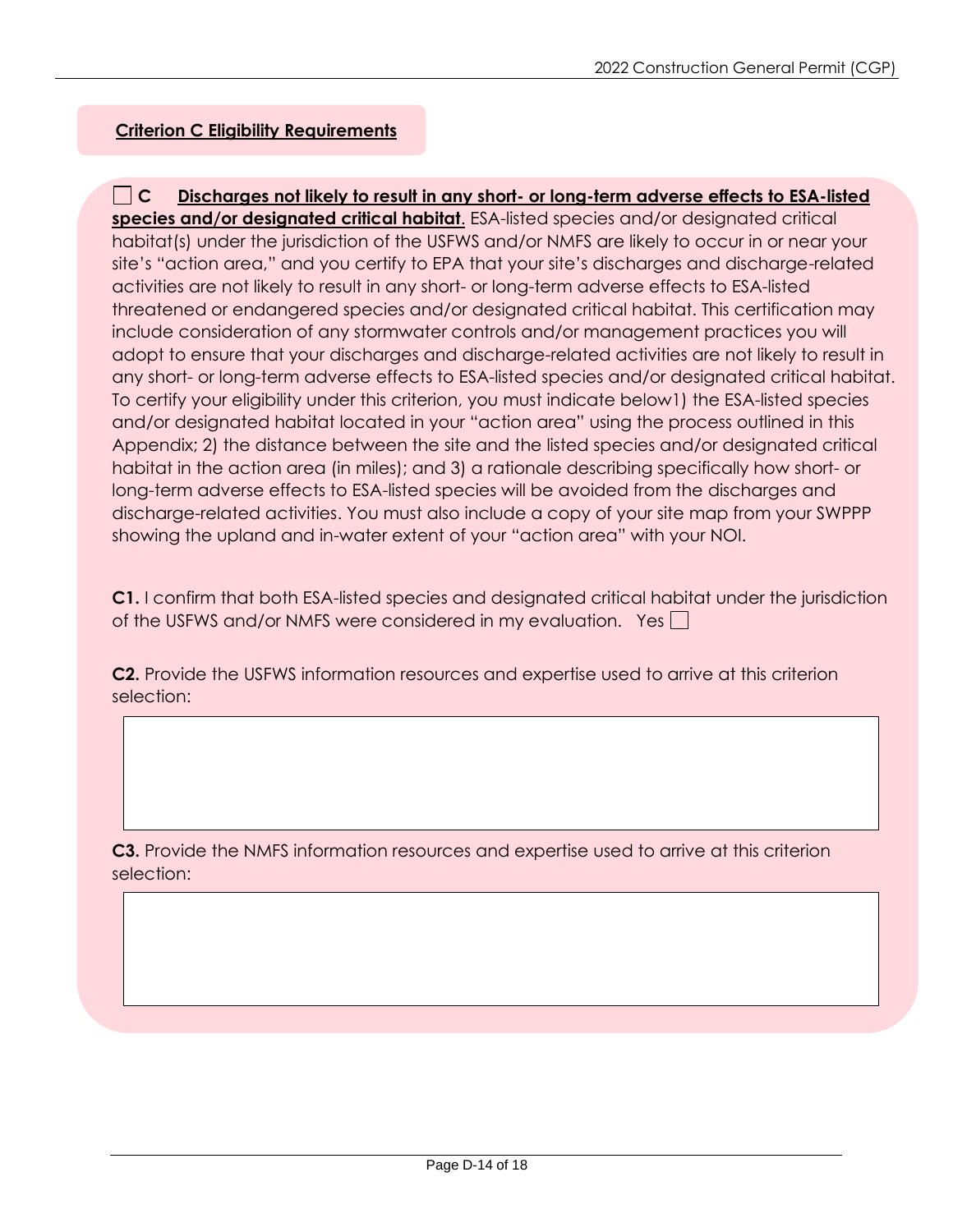**C4.** What ESA-listed species and/or designated critical habitat are located in your "action area?" (or attach a printout of the species' list(s))

**C5.** What is the distance between your site and the ESA-listed species and/or designated critical habitat within the action area (in miles, state "on site" if the ESA-listed species and/or designated critical habitat is within the area to be disturbed)?

**C6.** Provide the rationale describing specifically how any short- or long-term adverse effects to ESA-listed species will be avoided from the discharge and discharge-related activities.

**C7.** I confirm that a site map from my SWPPP showing the upland and in-water extent of my "action area" is attached. Yes  $\Box$ 

**C8.** Check to confirm you have provided documentation in your SWPPP supporting your eligibility under Criterion C. Yes

#### *Instructions*

➢ **If you selected Criterion C above and answered questions C1-C8, you are done with this worksheet. If you are not filing electronically, you must submit this worksheet with your NOI.**

**STOP** 

➢ If not, please proceed to step 4.

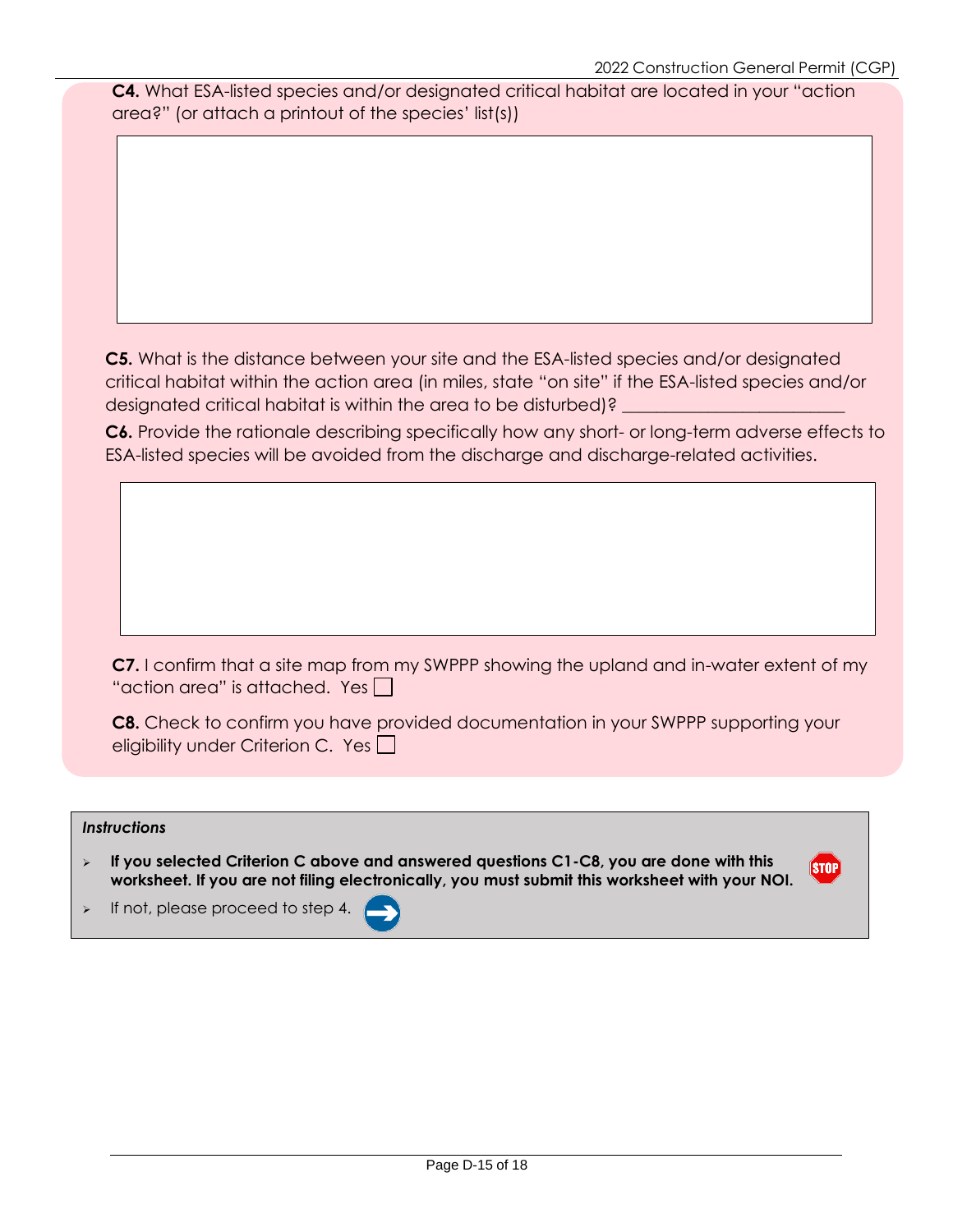# **Step 4 - Determine if Measures Can Be Implemented to Avoid Adverse Effects**

#### *Instructions*

If you make a preliminary decision in Step 3 that short- or long-term adverse effects from your construction activity's discharges or discharge-related activities are likely to occur, you can still receive coverage under eligibility Criterion C of the CGP if appropriate measures are undertaken to avoid or eliminate the likelihood of short- or long-term adverse effects prior to applying for CGP coverage.

These measures may involve relatively simple changes to construction activities such as re-routing a stormwater discharge to bypass an area where species are located, relocating stormwater controls, or by modifying the "footprint" of the construction activity. If you are unable to ascertain which measures to implement to avoid the likelihood of short- or long-term adverse effects, you must coordinate with USFWS and/or NMFS, in which case you would not be eligible for coverage under eligibility Criterion C, but may instead be eligible for coverage under eligibility criterion D (described in more detail in Step 5).

- ➢ **If you are able to install and implement appropriate measures to avoid the likelihood of shortor long-term adverse effects, then you may go back and check eligibility Criterion C above and answer questions C1-C8 above, and C9-C10 below.** The measures you adopt to avoid or eliminate short- or long-term adverse effects must be implemented for the duration of the construction project and your coverage under the CGP.
- ➢ **If you cannot ascertain which measures to implement to avoid the likelihood of adverse effects,** you must follow the procedures in Step 5**.**

**C9.** I confirm that I have or will install and implement appropriate measures to avoid the likelihood of any short- or long-term adverse effects to ESA-listed threatened or endangered species or their critical habitat. Yes

**C10.** Provide a description of the measures installed/to be installed and implemented to avoid likelihood of any short- or long-term adverse effects.

#### *Instructions*

➢ **If you selected Criterion C above and answered questions C1-C10, you are done with this worksheet. If you are not filing you NOI electronically, you must submit this worksheet with your NOI.**



If you are not eligible for Criterion C, please proceed to step 5.

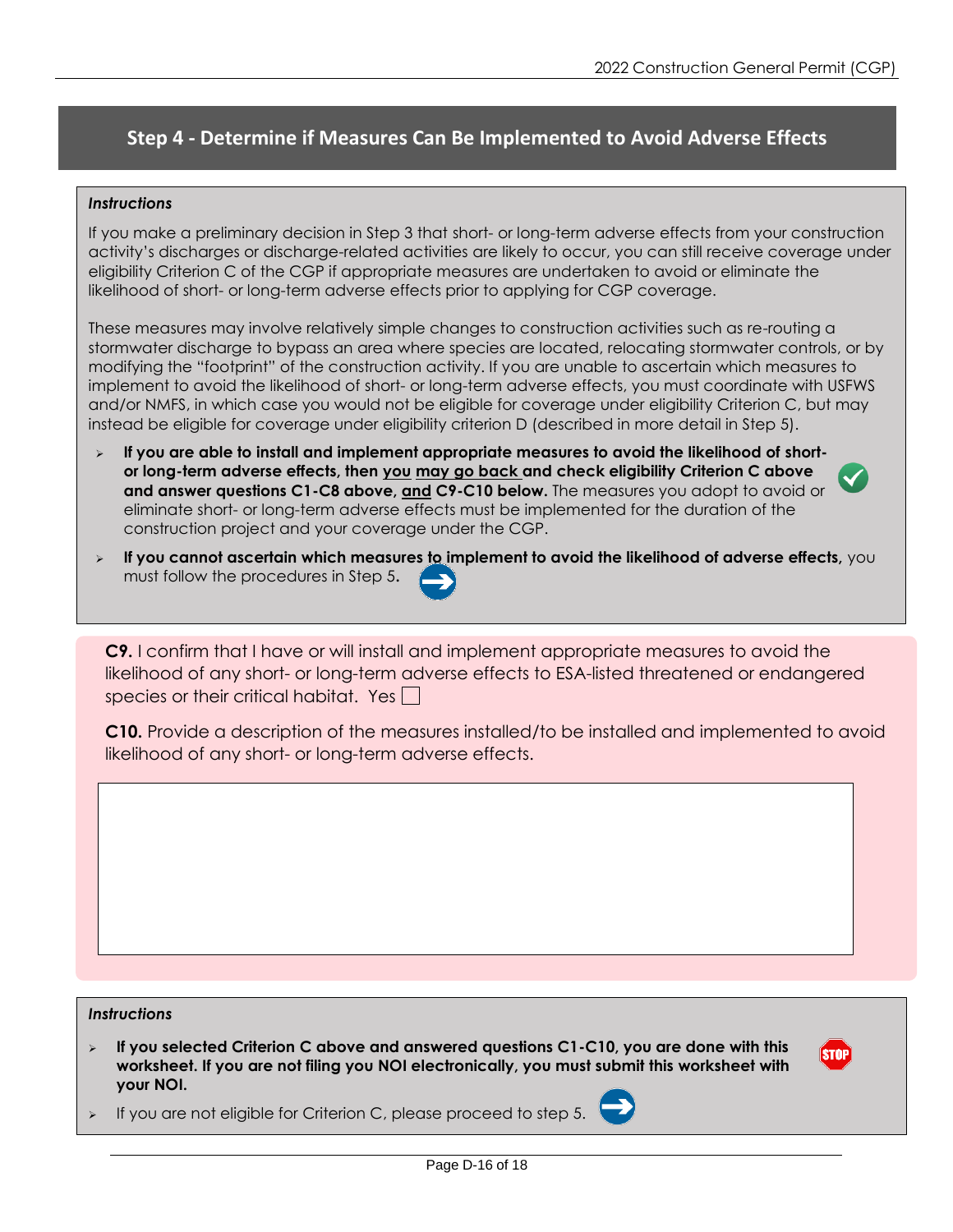# **Step 5 - Determine if the Eligibility Requirements of Criterion D Can Be Met**

#### *Instructions*

- ➢ If in Step 4 you cannot ascertain which measures to implement to avoid the likelihood of short- or longterm adverse effects, you must contact USFWS and/or NMFS. You may still be eligible for CGP coverage if likely adverse effects can be addressed through meeting criterion D.
- ➢ If you meet the requirements of criterion D, **then you may check criterion D below and answer questions D1-D5.**

#### **Criterion D Eligibility Requirements**

**D Coordination with USFWS and/or NMFS has successfully concluded.** Coordination between you and the USFWS and/or NMFS has concluded. The coordination must have addressed the effects of your site's discharges and discharge-related activities on ESA-listed species and/or designated critical habitat under the jurisdiction of USFWS and/or NMFS, and resulted in a written confirmation from USFWS and/or NMFS that the effects of your site's discharges and discharge-related activities are not likely to result in short- or long-term adverse effects for ESA-listed species and/or designated critical habitat in your action area. By certifying eligibility under this criterion, you agree to comply with any conditions you must meet for your site's discharges and discharge-related activities to not likely result in any short- or longterm adverse effects. You must include copies of the correspondence with the participating agencies in your SWPPP and your NOI.

**D1.** Which Service participated in coordination? (check all that apply) USFWS  $\vert \vert$  NMFS  $\vert \vert$ 

**D2.** Identify the field and/or regional office(s) that provided the coordination?

**D3.** What is the date the coordination concluded? (MM/DD/YYY)  $\_\_$  /  $\_\_$  /  $\_\_$  /  $\_\_$   $\_\_$ 

|                              | <b>D4.</b> Check to confirm that correspondence with USFWS and/or NMFS documenting |
|------------------------------|------------------------------------------------------------------------------------|
| concurrence is attached. Yes |                                                                                    |

| <b>D5.</b> Check to confirm you have provided documentation in your SWPPP supporting your      |
|------------------------------------------------------------------------------------------------|
| eligibility under Criterion D, including copies of the correspondence between yourself and the |
| Services. Yes $\Box$                                                                           |